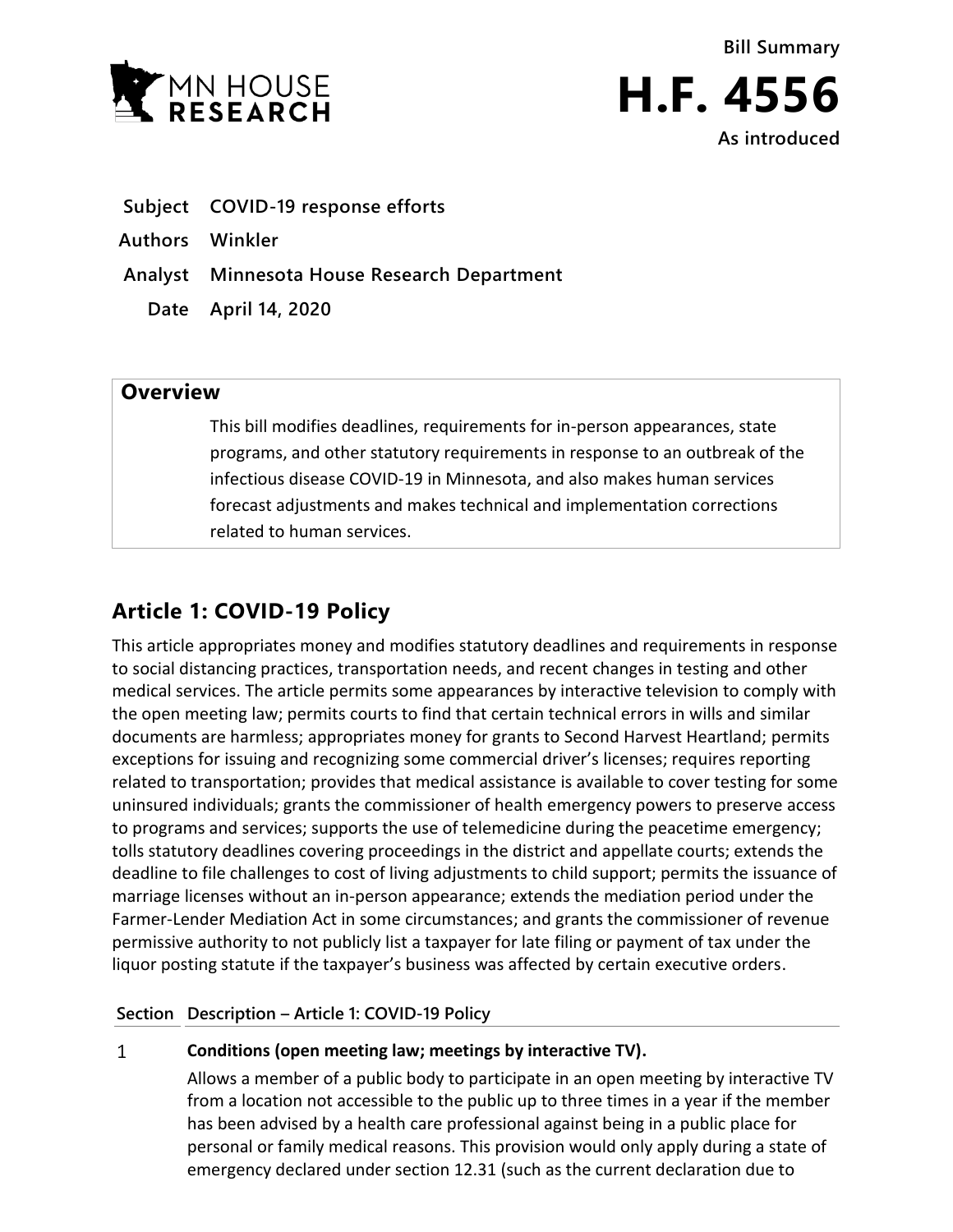COVID-19), and expires 60 days after the removal of the state of emergency. Adds that, for all purposes of the section, all votes must be roll call votes. Effective the day after enactment.

### $\overline{2}$ **Harmless error.**

Allows a court probating a will or document, such as a revocation or codicil, to treat a writing that does not meet one or part of a requirement for executing a will currently under law as if it was executed properly if there is clear and convincing evidence the testator intended for the document to be controlling. Current law requires a will to be in writing, signed by the testator or another individual at their direction, and signed by two witnesses who also sign the document verifying they witnessed the testator sign the document or sign an acknowledgment of the signature or will. This bill only applies to documents executed between March 13, 2020, and February 15, 2021.

### $\overline{3}$ **Administration and financial assistance.**

Adds an additional \$1.25 million to a fiscal year 2020 appropriation to the Minnesota Department of Agriculture (MDA) to reimburse Second Harvest Heartland for the purchase of agricultural commodities distributed to food banks and other charitable organizations. Expands eligible uses of this money to include Second Harvest Heartland's purchase of pork, poultry, beef, dry legumes, cheese, eggs, and other protein products. Under current law and this section, MDA may also reimburse Second Harvest Heartland for purchases of milk, fruits, vegetables, and certain other commodities. Requires Second Harvest Heartland, to the extent practicable, to purchase surplus, low-cost protein products from Minnesota farmers and processors. Provides that MDA may only use the additional \$1.25 million to reimburse Second Harvest Heartland for milk and protein purchases. Limits Second Harvest Heartland's administrative allowance to 2 percent of any protein reimbursement grant from MDA.

### $\overline{4}$ **Out-of-state licenses.**

Broadens an out-of-state driver's license extension provision recently enacted in Laws 2020, chapter 71, to include commercial driver's license (CDL) holders who become Minnesota residents. Under the change:

- a CDL holder can continue to use a license from another jurisdiction beyond the usual 30-day grace period; and
- the out-of-state license expiration date is extended in conformance with a federal extension (so that a CDL that would otherwise expire during the peacetime emergency, or at any point during the last month in which the peacetime emergency is in place, is extended to the end of the second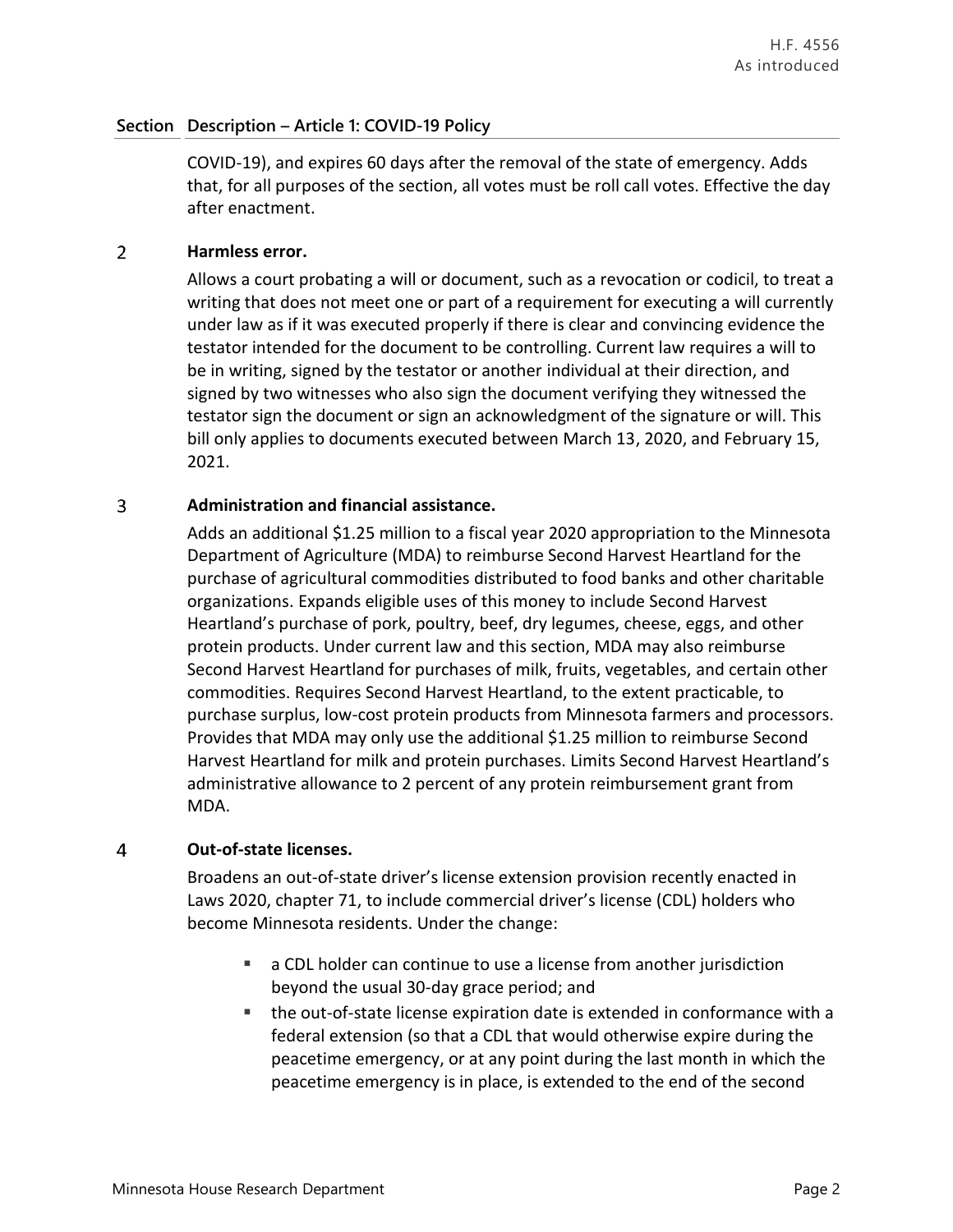month following the month in which the peacetime emergency terminates, but no later than as provided by the federal extension).

#### 5 **Medical certificates and waivers.**

Creates an extension for medical examiner's certificates and waivers (which are required to be maintained by CDL holders) in the same manner as driver's license extensions enacted in Laws 2020, chapter 71, but in conformance with a federal extension.

### 6 **Commercial driver's license.**

Authorizes the Department of Public Safety to issue commercial driver's licenses (CDLs) without immediately administering an eye exam or obtaining an in-person photograph, for (1) seasonal CDLs, as well as (2) other applicants if the department has instituted road exams in a manner that complies with state and federal recommendations related to personal protections with the COVID-19 disease.

A CDL issued under this provision expires at the end of the second month following the month in which the peacetime emergency terminates, unless the license holder gets an updated photo taken and passes an eye exam. Prevents imposition of any additional fees or surcharges (beyond what is charged under typical circumstances).

### $\overline{7}$ **Report to legislature; powers exercised by commissioner of transportation during peacetime public health emergency.**

Requires a legislative report from the Department of Transportation about use of any temporary powers during the peacetime public health emergency. The report is due within 30 days of expiration of the emergency.

### 8 **Report to legislature; powers exercised by Metropolitan Council during peacetime public health emergency.**

Requires a legislative report from the Metropolitan Council about use of any temporary powers during the peacetime public health emergency. The report is due within 30 days of expiration of the emergency.

### 9 **Extending the deadline for the transit finance report.**

Delays the next due date for a biennial transit finance report produced by the Metropolitan Council, to be February 15, 2021, instead of October 15, 2020.

### 10 **Use of federal transit funds.**

Identifies allowable uses of federal COVID-19 response aid provided to the Metropolitan Council and to the Minnesota Department of Transportation for distribution to transit providers (without restricting other uses). Requires legislative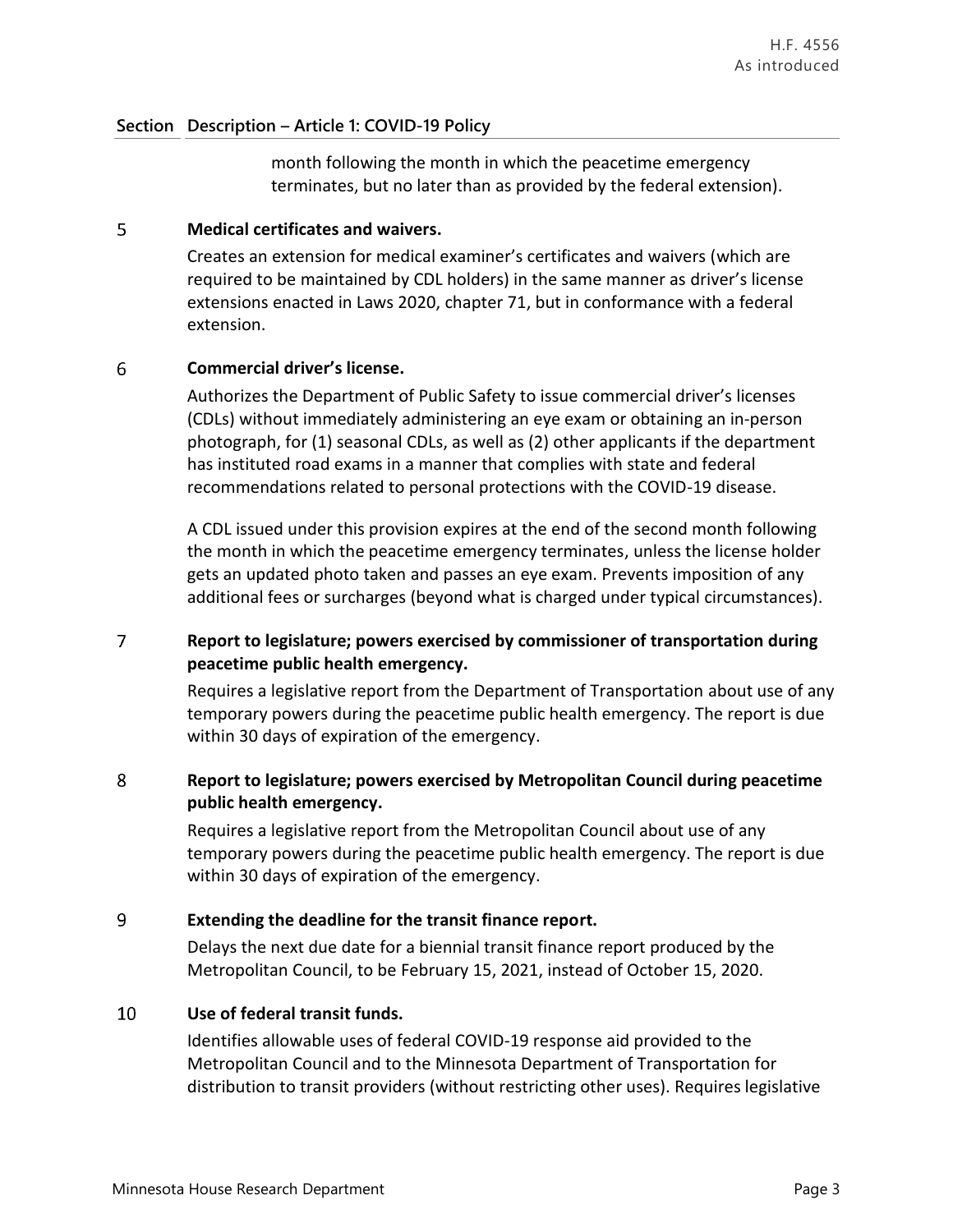reporting from each agency regarding uses of the federal funds, which is due by February 15, 2021.

### 11 **Uninsured individuals needing testing for COVID-19.**

(a) States that MA is available for uninsured individuals for testing and diagnosis of COVID-19, as described in federal law.

(b) Limits coverage under this section to any diagnostic product available for the detection of SARS-CoV-2 or the virus that causes COVID-19, that is necessary to make a diagnosis of COVID-19, and any associated visit. Limits coverage to an emergency period as designated by the federal government related to an outbreak of COVID-19. In order to be covered, requires diagnostic products to have received Emergency Use Authorization under federal law.

States that the section is effective upon federal approval.

### 12 **Coverage for testing for COVID-19.**

Provides MA coverage for any diagnostic product available for the detection of SARS-CoV-2 or the virus that causes COVID-19, that is necessary to make a diagnosis of COVID-19, and any associated visit. Limits coverage to an emergency period as designated by the federal government related to an outbreak of COVID-19. In order to be covered, requires diagnostic products to have received Emergency Use Authorization under federal law.

States that the section is effective upon federal approval.

### 13 **Commissioner of health; temporary emergency authority.**

Authorizes the commissioner of health to temporarily delay, waive, modify, or issue variances to state laws, to prepare for and respond to the COVID-19 outbreak, and to preserve access to programs and services provided, licensed, or regulated by the Health Department. Also authorizes the commissioner to establish temporary alternative health care facilities.

**Subd. 1. Peacetime emergency; temporary authority granted.** Beginning on the date the governor declared a peacetime emergency for an outbreak of COVID-19, grants the commissioner the temporary authority specified in this section, to prepare for and respond to the COVID-19 outbreak, and to preserve access to programs and services provided, licensed, or regulated by the Health Department.

**Subd. 2. Temporary delay, waiver, or modification.** Authorizes the commissioner to temporarily delay, waive, or modify the following provisions and applicable rules: provisions governing the hospital construction moratorium and the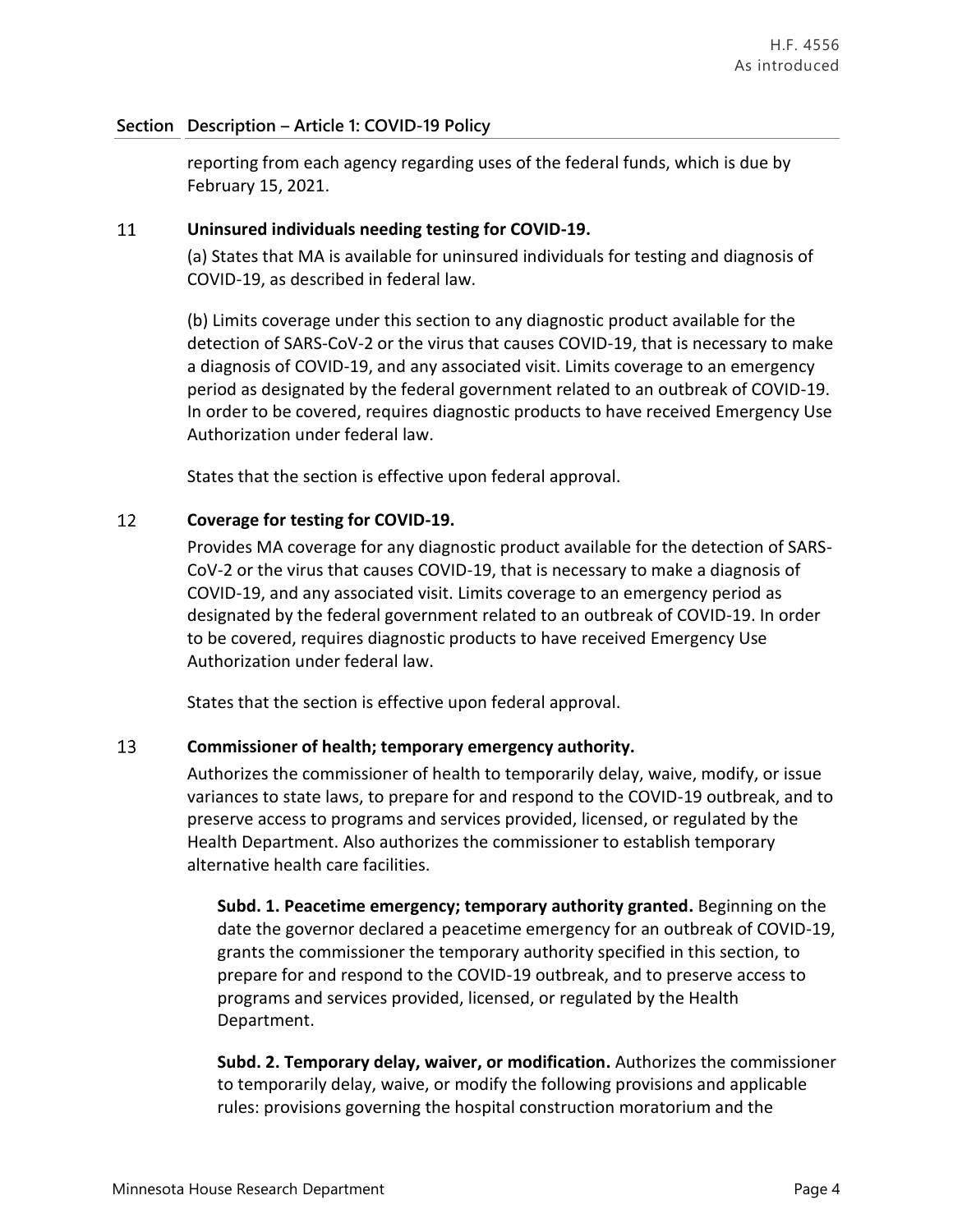moratorium on certification of nursing home beds; provisions in statute and rules that govern the health care-based use of x-ray technologies; provisions for which the commissioner is responsible in the listed statutory chapters and sections; provisions related to administrative appeals, reconsiderations, or other reviews; and provisions governing state-funded grants issued by the commissioner.

**Subd. 3. Temporary alternative health care facilities.** Authorizes the commissioner to establish temporary alternative health care facilities. During the peacetime emergency related to the COVID-19 outbreak, suspends certain compliance and regulatory standards as they apply to nontraditional spaces used for temporary alternative health care facilities. Requires the commissioner to consult with the commissioner of labor and industry on state building code issues as necessary to establish and regulate beds at temporary alternative health care facilities.

**Subd. 4. Variances.** Allows the commissioner to temporarily grant individual and blanket variances to rules within the commissioner's jurisdiction, provided the variances do not affect the health or safety of persons in licensed programs. Establishes requirements for granting individual and blanket variances. Provides that the commissioner's decision to grant or deny a variance request is final and not subject to appeal.

**Subd. 5. Notice.** No later than 48 hours after a delay, waiver, blanket variance, or modification goes into effect, requires the commissioner to provide written notice to the appropriate ombudsman and to the chairs and ranking minority members of the legislative committees with jurisdiction over the Health Department. Also requires a delay, waiver, blanket variance, or modification to be posted on the department's website within 48 hours after being issued or granted.

**Subd. 6. Report.** Within 60 days after the peacetime emergency related to COVID-19 ends, requires the commissioner to submit a report to the chairs and ranking minority members of the legislative committees with jurisdiction over the Health Department, with details on the statutes and rules delayed, waived, or modified.

**Subd. 7. Expiration.** Makes this section expire 60 days after the peacetime emergency related to COVID-19 ends.

This section is effective retroactively from March 13, 2020.

14 **Medical assistance reimbursement for temporary alternative health care facilities.** Requires the commissioner of human services to enroll temporary alternative health care facilities as MA providers. Requires the commissioner to establish a payment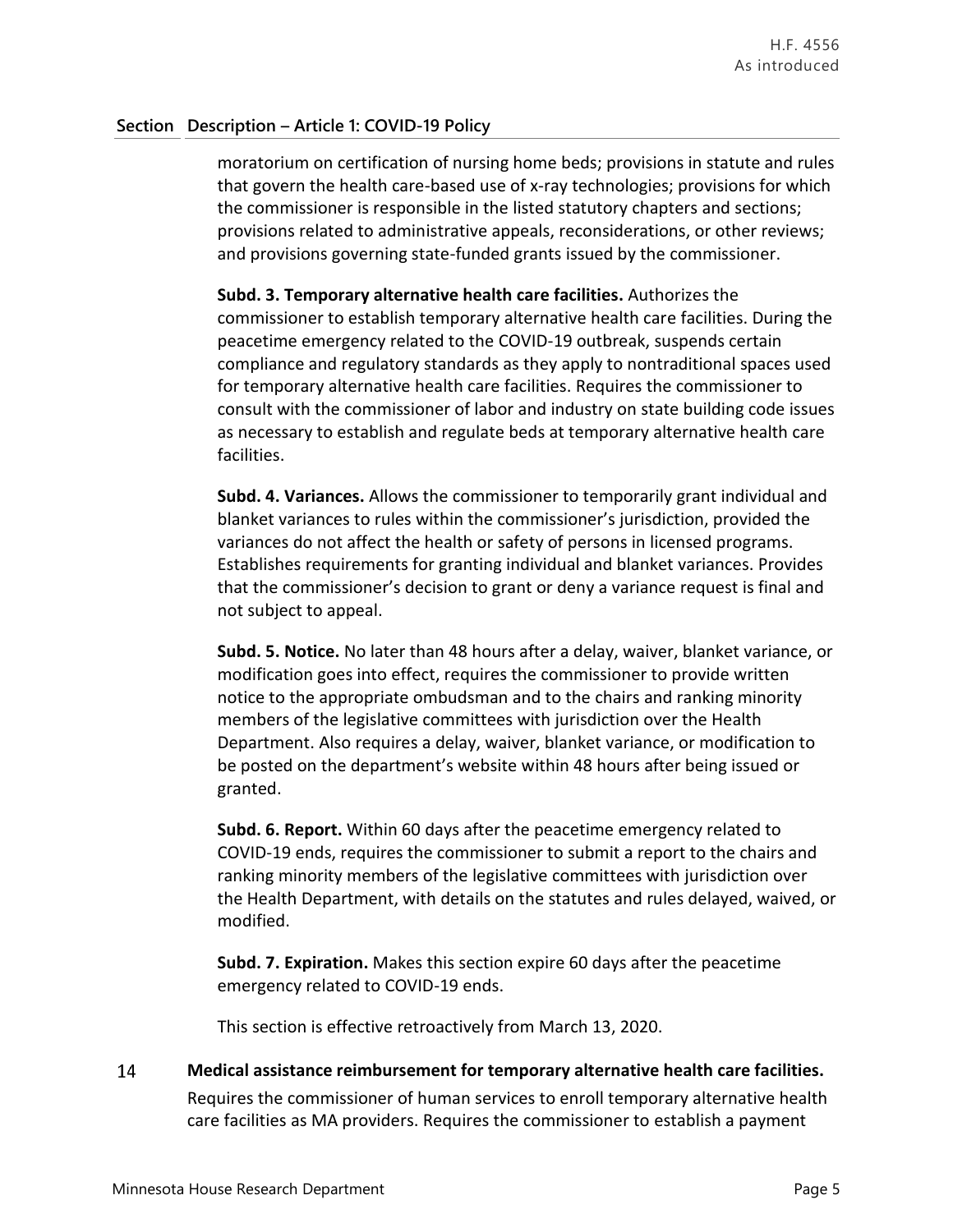rate for inpatient services provided by these facilities that: (1) utilizes to the extent practicable the existing inpatient payment rate method for hospitals based on diagnostic related groups; and (2) takes into account the statewide average costs of similar acute care facilities. Requires the commissioner to expedite the procedures for provider enrollment, background studies, and provider screening necessary for service delivery by these facilities. Provides that the section expires 60 days after the peacetime emergency declared by the governor for an outbreak of COVID-19 is terminated or rescinded.

### 15 **Telemedicine coverage during a peacetime emergency.**

**Subd. 1. Peacetime emergency; temporary modification to telemedicine coverage.** Requires coverage of telemedicine services by health carriers to comply with this section, during a peacetime emergency declared by the governor for an outbreak of COVID-19.

**Subd. 2. Licensed health care provider.** Requires the definition of "licensed health care provider" (i.e. those providers eligible to provide telemedicine services) to be expanded to include mental health practitioners working under the supervision of a mental health professional and respiratory therapists licensed under chapter 147C and providing respiratory care services according to that chapter.

**Subd. 3. Definition of telemedicine.** Provides that the definition of "telemedicine" must include communication between a licensed health care provider and a patient that consists solely or primarily of a telephone conversation.

**Subd. 4. Reimbursement.** (a) Prohibits a health carrier from denying or limiting reimbursement based solely on a provider delivering consultations or health care services via telemedicine instead of in-person.

(b) Prohibits a health carrier from denying or limiting reimbursement based solely on the mechanism or platform of telemedicine used by the provider to deliver consultations or health care services, so long as the mechanism or platform allows for the delivery of telemedicine services.

**Subd. 5. Expiration.** States that this section expires 60 days after the peacetime emergency is terminated or rescinded.

States that this section is effective the day following final enactment.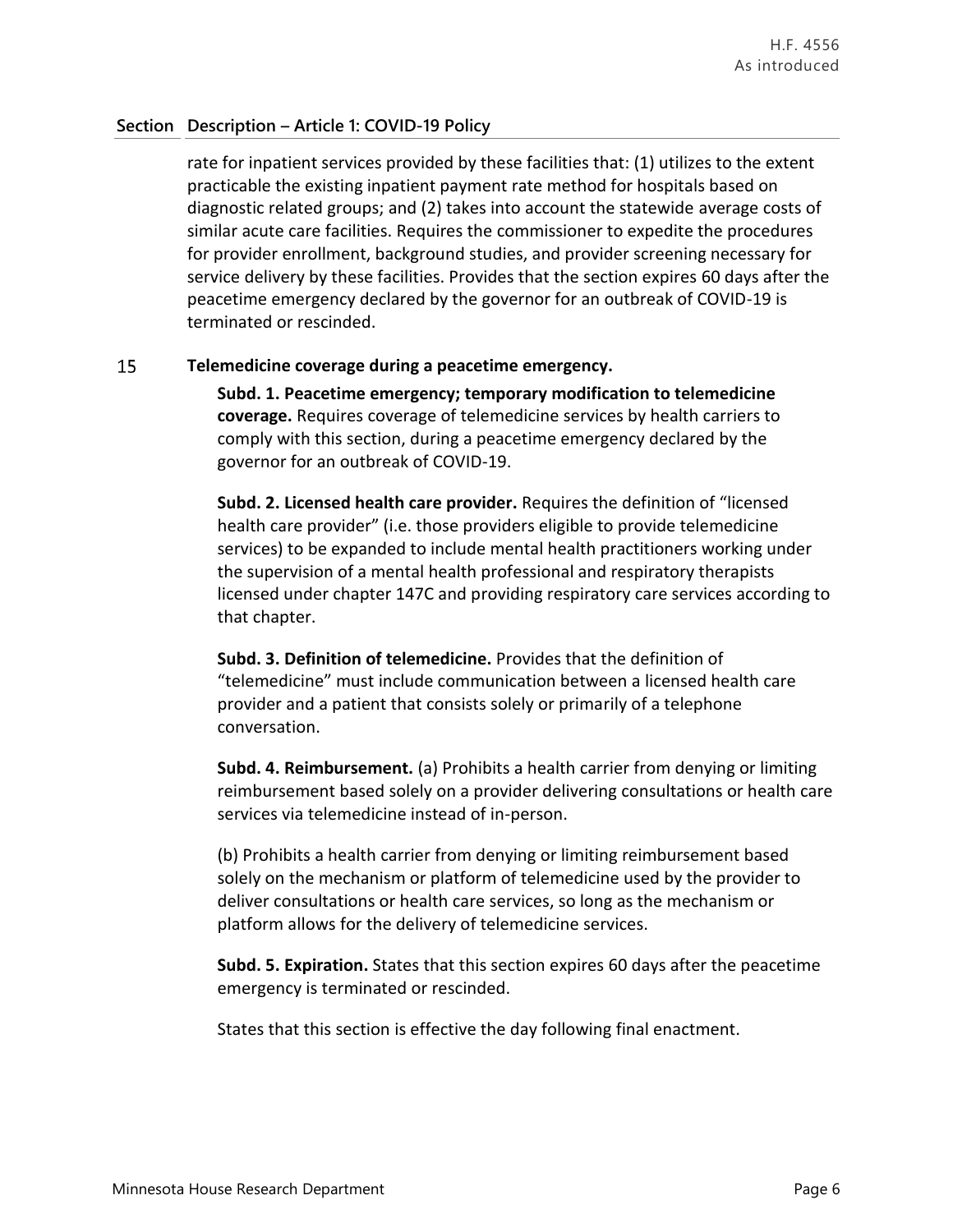### 16 **Deadlines governing proceedings in district and appellate courts suspended during peacetime emergency.**

Suspends the running of statutory deadlines that govern proceedings in the district and appellate courts. The suspension includes statutes of limitations and other time periods prescribed by statute. The suspension lasts for the length of the peacetime emergency and for an additional 60 days after it ends. Courts can continue to hold hearings, require appearances, and issue orders if the judge determines that the individual circumstances make action appropriate. The suspension applies to any deadlines that had not expired as of March 13, 2020, or were triggered on or after that date.

### 17 **Motions contesting child support cost-of-living adjustments.**

Extends the deadline to file a motion to contest the COLA increase until June 30, 2020, due to the effects of the COVID-19 pandemic. Under section 518A.75, courtordered child support is subject to a cost-of-living adjustment (COLA) based on the Consumer Price Index every two years. The scheduled increase this year is approximately 4.7 percent, effective May 1, 2020, and notices have been sent to child support obligors, per statutory requirements. Typically, an obligor would have until the effective date of the COLA increase to file a motion to contest the increase, under section 518A.75, subdivision 2a. Allows the court to use its discretion if an obligor is unable to file a motion by June 30, 2020, due to COVID-19, but files such a motion by October 31, 2020. Specifies that, if the court makes a full or partial adjustment to the child support obligation, the adjustment is effective retroactive to May 1, 2020, unless the court chooses an alternative date. This section is effective the day following final enactment.

### 18 **Public health emergency; marriage license application and oath without appearance.**

Allows counties to accept electronic filings, or mailed or faxed marriage applications, and to examine the parties under oath using audio or video. Requires counties to follow all the provisions of existing statute but does not require one of the parties to appear in person for the application. This section only allows this exception when a peacetime emergency related to COVID-19 is in place and expires on January 15, 2021.

### 19 **Farmer-lender mediation extensions.**

Delays the enforcement of certain debts secured by agricultural property (e.g., foreclosing a mortgage, cancelling a contract for deed, executing a court judgment) by extending the mediation period under the Farmer-Lender Mediation Act if (1) the farmer and creditor are in mediation when this act takes effect, or (2) an eligible farmer requests mediation prior to July 31, 2020.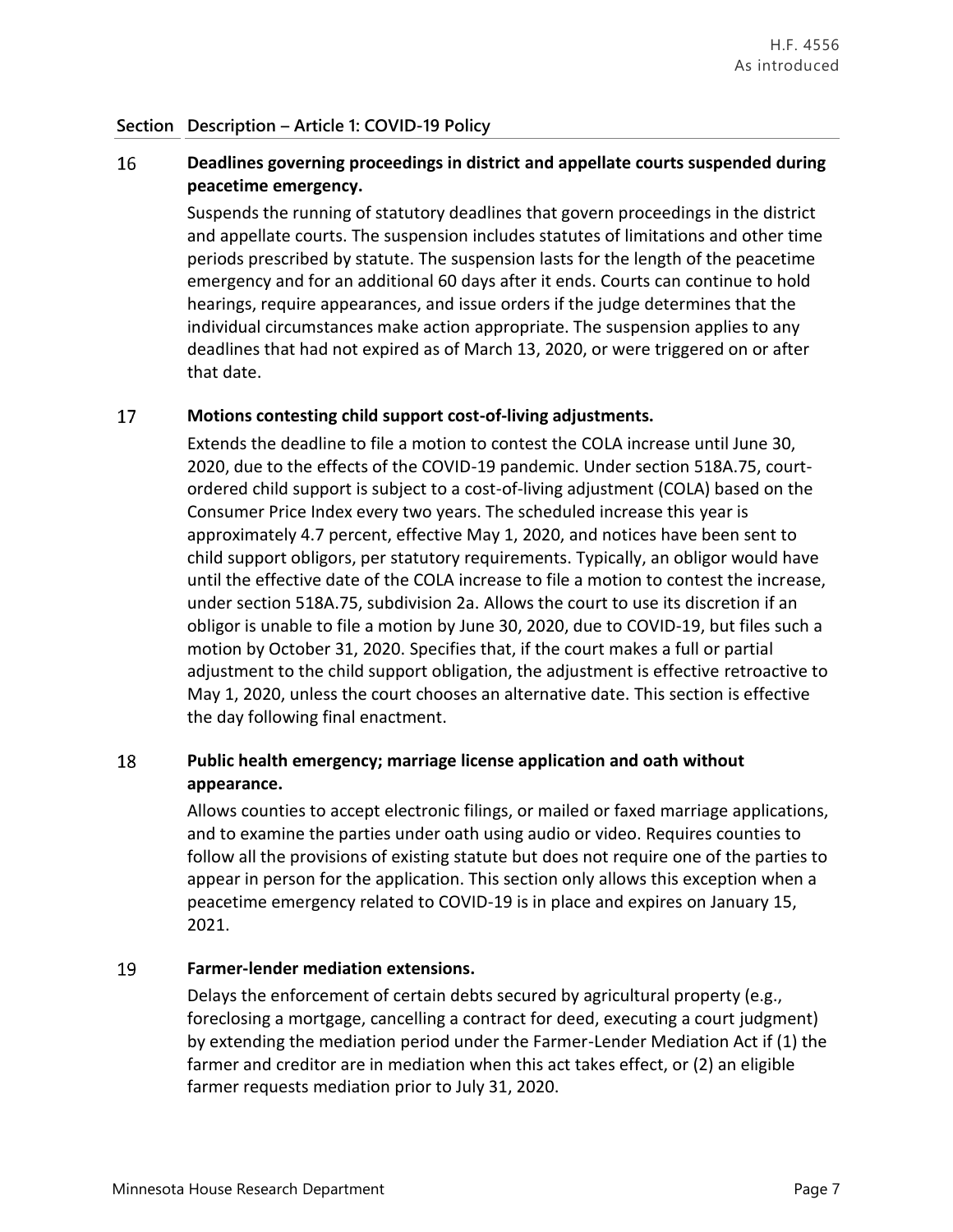### 20 **No obligation to list on liquor posting.**

Grants the commissioner of revenue permissive authority to not publicly list, or "post," a taxpayer for late filing or payment of tax under the liquor posting statute if the taxpayer owns a business affected by the executive order closing bars, restaurants, and other places of public accommodation. Liquor posting is mandatory under current law for taxpayers who are ten days or more delinquent in filing certain returns or paying certain taxes and a liquor manufacturer or wholesaler is prohibited from selling or delivering alcoholic beverages to a taxpayer on the list. Effective retroactively for taxes and returns due after January 31, 2020, and before four months from the date the executive order expires.

# **Article 2: Non-COVID-19 Policy**

This article amends calculation of the motor vehicle registration tax; identifies situations where DPS can adjust the registration tax amount for a motor vehicle; and permits coroners and medical examiners to access the criminal justice data communications network in some circumstances.

## **Section Description – Article 2: Non-COVID-19 Policy**

### $\mathbf{1}$ **Passenger automobile; hearse.**

Modifies and clarifies calculation of the motor vehicle registration tax, so that the formula is based on manufacturer's suggested retail price (MSRP) without other cost or price adjustments such as destination charge. Among the changes, it: (1) increases the tax rate used for vehicles being newly registered in Minnesota, from 1.25 to 1.28 percent (which has the effect of offsetting some of the revenue reduction from other changes); (2) bases the registration tax calculation only on the MSRP; (3) clarifies the ways in which MSRP can be determined; and (4) makes various clarifying and technical changes. Effective the earlier of January 1, 2021, or implementation of the necessary changes to the information technology system.

### $\overline{2}$ **Adjustments to registration tax.**

Provides for the circumstances where the Department of Public Safety can adjust the registration tax amount for a motor vehicle.

### $\overline{3}$ **Criminal justice data communication network; authorized use.**

Expands the permitted uses of the criminal justice data communication network to include coroners and medical examiners when they are seeking to identify a deceased person. (Current law provides that the criminal justice data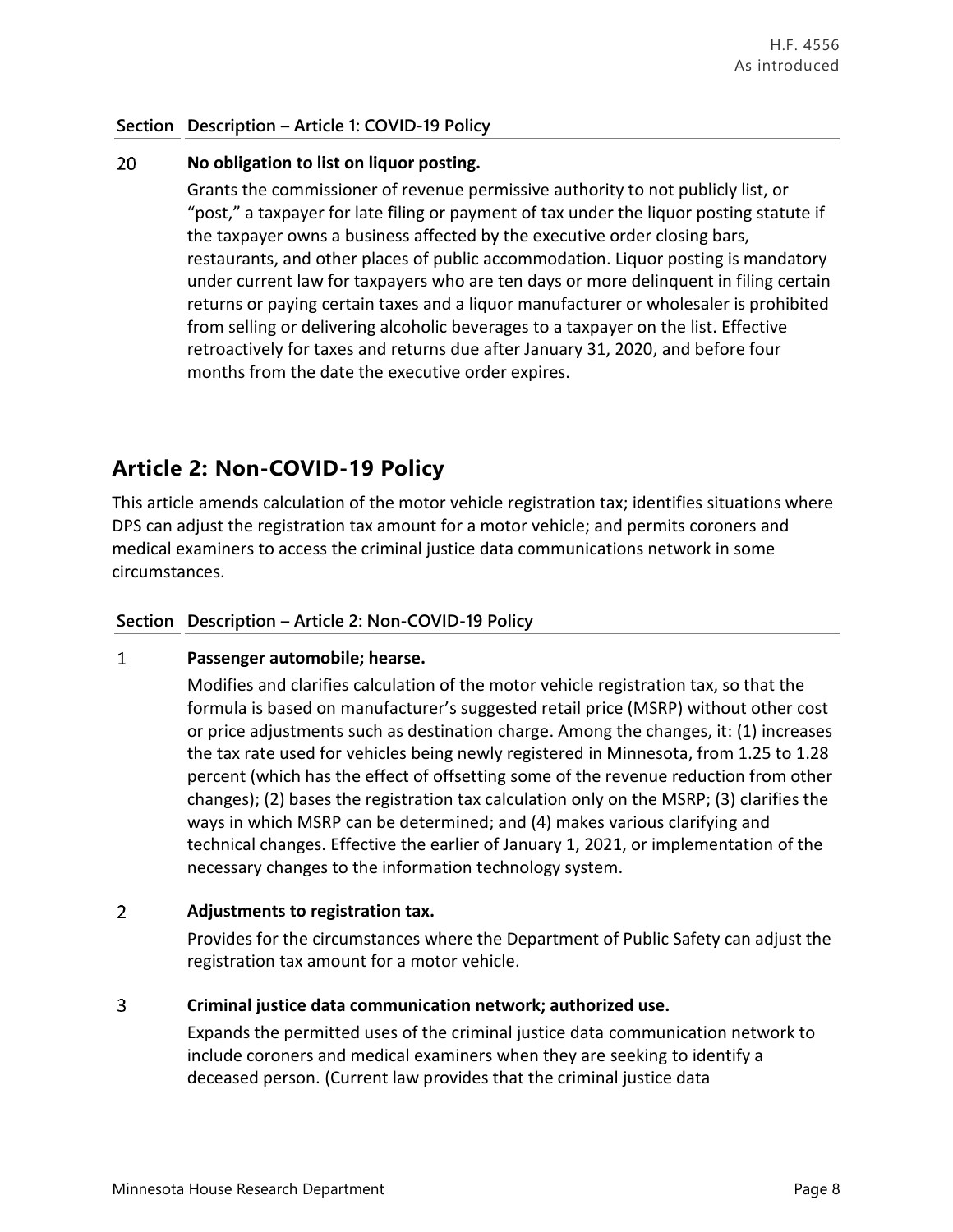communications network can only be used for specified purposes by entities identified in the statute.) Provides for an immediate effective date. (See, HF 3730)

# **Article 3: Human Services Technical and Implementation Corrections**

Sections 1 to 6 make technical changes in order to implement withdrawal management language passed in 2017, and make other technical changes and clarifications related to the Substance Use Disorder demonstration waiver implementation. Sections 7 to 11 make technical corrections to the appropriations article of the 2019 Health and Human Services Appropriations Act. Section 12 retroactively reinstates a section of statute that was repealed in error, and section 13 repeals that same section, effective July 1, 2020.

## **Section Description – Article 3: Human Services Technical and Implementation Corrections**

### $\mathbf{1}$ **Application.**

Amends § 245F.03. Specifies that Minnesota Rules, parts 9530.6600 to 9530.6655 do not apply to withdrawal management programs licensed under chapter 245F. This change is necessary to implement withdrawal management services language passed in 2017. Makes this section effective the day following final enactment.

### $\overline{2}$ **Withdrawal management services authorization.**

Amends § 245F.04 by adding subd. 5. Allows a withdrawal management services license holder to admit an individual who meets admission criteria in section 245F.05, subds. 1 and 2. Specifies the process for additional assessments, and specifies the county financial responsibility if an individual needs withdrawal management services while a resident in a substance use disorder (SUD) treatment facility. These changes are necessary to implement withdrawal management services language passed in 2017. Makes this section effective the day following final enactment.

### $\overline{3}$ **Rules for substance use disorder care.**

Amends § 254A.03, subd. 3. Clarifies that an individual may choose to obtain a comprehensive assessment through any enrolled, appropriately licensed provider. Specifies that if the individual is enrolled in a prepaid health plan, provider network requirements or limitations apply. These changes are necessary to implement withdrawal management services language passed in 2017. Provides a July 1, 2022, expiration date for the subdivision, and makes this section effective the day following final enactment.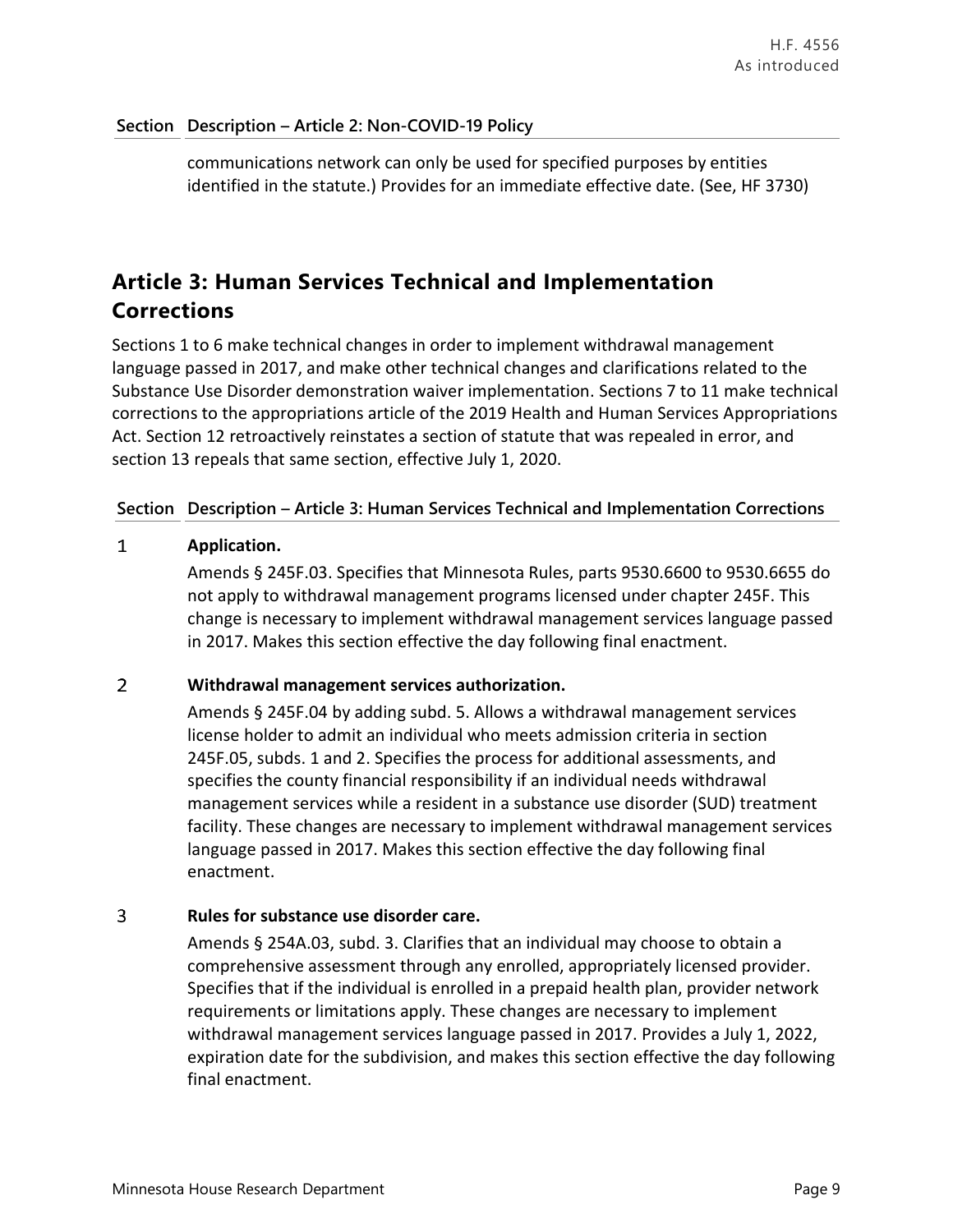## **Section Description – Article 3: Human Services Technical and Implementation Corrections**

### 4 **Local agency duties.**

Amends § 254B.03, subd. 1.

(a) Clarifies that an individual may choose to obtain a comprehensive assessment under section 245G.05 through any enrolled, appropriately licensed provider. Specifies that if the individual is enrolled in a prepaid health plan, provider network requirements or limitations apply.

(b) Prohibits local agencies from making SUD treatment placement location determinations beginning July 1, 2022. These changes are necessary to implement withdrawal management services language passed in 2017. Makes this section effective the day following final enactment.

### 5 **Provider standards.**

Amends § 256B.0759, subd. 3. Modifies SUD demonstration project provider standards by clarifying that a provider must be licensed either as a withdrawal management program or a treatment facility, and clarifying language related to medication-assisted treatment providers. Makes this section effective the day following final enactment.

### 6 **Provider payment rates.**

Amends § 256B.0759, subd. 4. Modifies SUD demonstration project section by modifying the dates in paragraph (b) for a 15 percent payment rate increase for licensed residential SUD treatment services, after July 1, 2020; adds certain licensed outpatient adolescent treatment programs to list of services in paragraph (c) receiving a payment rate increase after January 1, 2021.

Adds paragraph (d), requiring managed care and county-based purchasing plans to reimburse SUD services providers who meet statutory requirements, and who are employed by or under contract with the plan, at a rate that is at least equal to the fee-for-service base rate for SUD services that increase under paragraphs (b) and (c) of this section. This requirement is effective January 1, 2021, and contingent on federal approval. Requires the commissioner to monitor the effect of this requirement on access to services and residential services rates. Requires that capitation rates paid to these plans reflect the impact of this rate requirement. Specifies that this paragraph expires if federal approval is not received.

Adds paragraph (e), requiring contracts between managed care and county-based purchasing plans and providers to whom paragraph (d) applies to allow recovery of payments from those providers if federal approval for the provisions of paragraph (d) is not received, but capitation rates are adjusted as a result. This requirement is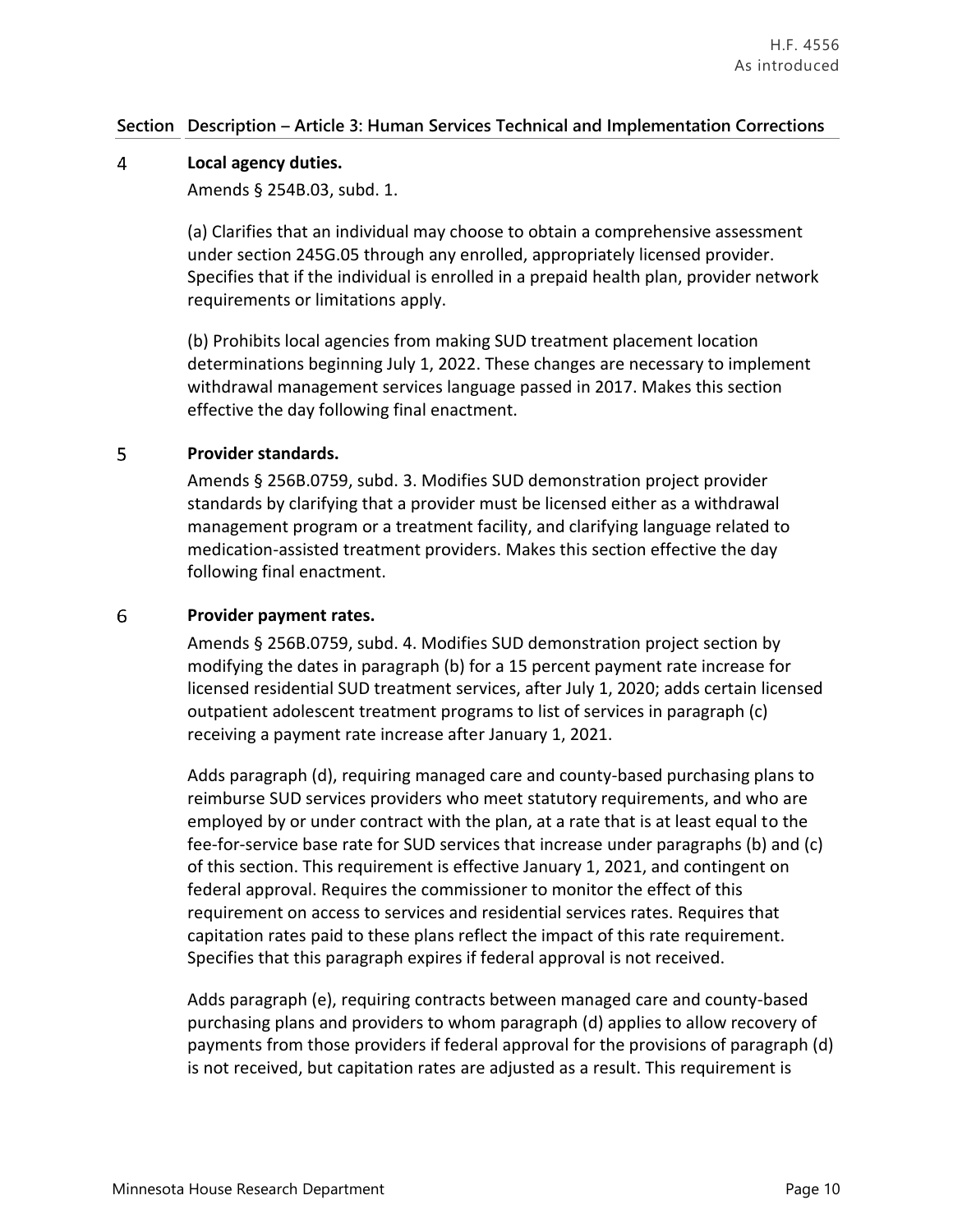## **Section Description – Article 3: Human Services Technical and Implementation Corrections**

effective July 1, 2021. Specifies that payment recoveries must not exceed an amount equal to any decrease in rates resulting from this provision.

Makes this section effective the day following final enactment, except that the date changes in paragraph (b) are effective retroactively from July 1, 2019.

### $\overline{7}$ **TANF maintenance of effort.**

Amends Laws 2019, First Special Session chapter 9, article 14, § 2, subd. 2. Amends a provision in the appropriations article of the 2019 Health and Human Services Appropriations Act, by adding qualifying working family credit expenditures to the list of allowable activities the commissioner of human services may report to meet federal TANF maintenance of effort requirements. (This language was mistakenly omitted from the 2019 act.) This section is effective retroactively from July 1, 2019.

### 8 **Working family credit as TANF/MOE.**

Adds subd. 2a to Laws 2019, First Special Session chapter 9, article 14, § 2. Allows the commissioner of human services to claim as TANF/MOE up to \$6,707,000 of working family credit expenditures each fiscal year. (This rider was mistakenly omitted from the 2019 act.) This section is effective retroactively from July 1, 2019.

### 9 **Grant programs; children and economic support grants.**

Amends Laws 2019, First Special Session chapter 9, article 14, § 2, subd. 24. In the appropriations article for the 2019 Health and Human Services Appropriations Act, moves a rider for emergency services grants to the children and economic support grants budget activity. This section is effective retroactively from July 1, 2019.

### 10 **Grant programs; housing support grants.**

Amends Laws 2019, First Special Session chapter 9, article 14, § 2, subd. 30. In the appropriations article for the 2019 Health and Human Services Appropriations Act, deletes a rider for emergency services grants from the housing support grants budget activity (this rider is being moved to the children and economic support grants budget activity). This section is effective retroactively from July 1, 2019.

### 11 **Grant programs; adult mental health grants.**

Amends Laws 2019, First Special Session chapter 9, article 14, § 2, subd. 31. In the appropriations article for the 2019 Health and Human Services Appropriations Act, corrects a rider for community behavioral health center expansion to make the rider match the appropriation. This section is effective retroactively from July 1, 2019.

### 12 **Revival and reenactment.**

Revives and reenacts section 254B.03, subd. 4a (county share of chemical dependency services reimbursed by medical assistance), effective retroactively and